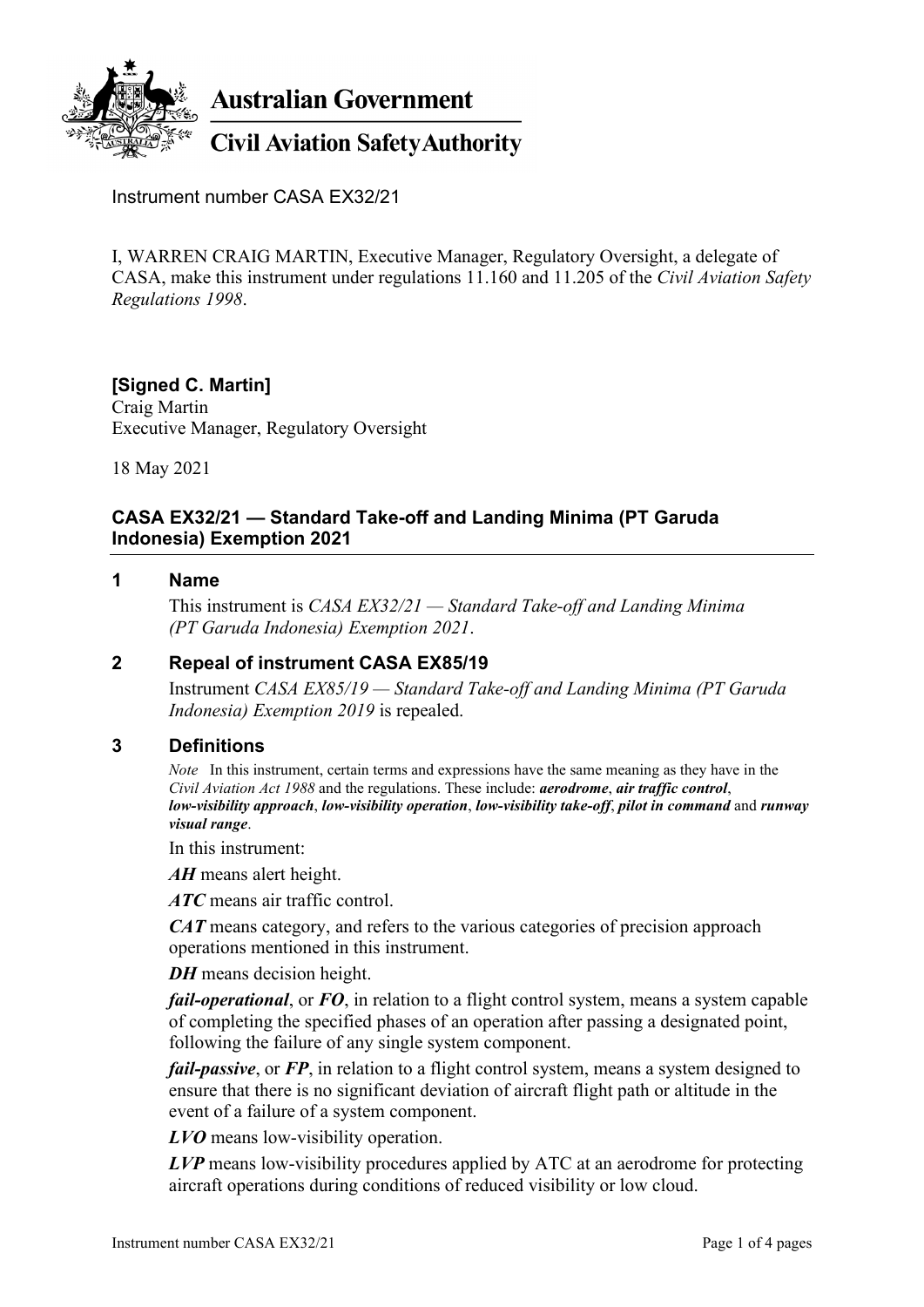*M/M* means the particular make and model of an aircraft.

*RVR* means runway visual range.

#### **4 Application**

This instrument applies in relation to PT Garuda Indonesia of Indonesia (the *exempted operator*), ARN 503122, if:

- (a) the exempted operator conducts a flight to or from an aerodrome in the following kinds of aircraft (the *aircraft*): A330-200, A330-300, A330-900, B737-800, B777-300ER; and
- (b) ATC at the aerodrome has informed the pilot in command of the aircraft that LVP are in force.

## **5 Exemptions**

- (1) The exempted operator is exempt from compliance with subregulations 257 (3) and (4) of CAR in relation to the flight.
- (2) The pilot in command of the aircraft is exempt from compliance with subregulations 257 (3) and (4) of CAR in relation to the flight.

## **6 Conditions**

- (1) It is a condition of the exemption in subsection 5 (1) that the exempted operator ensures compliance with the requirements mentioned in subsection (3).
- (2) It is a condition of the exemption in subsection 5 (2) that the pilot in command of the aircraft ensures compliance with the requirements mentioned in subsection (3).
- (3) The requirements are:
	- (a) the aircraft must comply with the meteorological minima for LVO and associated requirements set out in Schedule 1; and
	- (b) the requirements for LVO mentioned in Schedule 2.

#### **7 Repeal of this instrument**

This instrument is repealed at the end of 30 April 2024.

# **Schedule 1 Operating minima for LVO**

#### **Low-visibility take-off minimum**

1 An aircraft of a kind mentioned in column 1 of Table 1 must not conduct a low-visibility take-off from the aerodrome if the reported RVR for the take-off is less than the meteorological minimum mentioned in column 2 of the Table.

#### **Table 1: Low-visibility take-off minimum**

| <b>Aircraft M/M</b>                                     | Meteorological minimum |
|---------------------------------------------------------|------------------------|
| (column 1)                                              | (column 2)             |
| A330-200, A330-300, A330-900,<br>  B737-800, B777-300ER | $150 \text{ m}$        |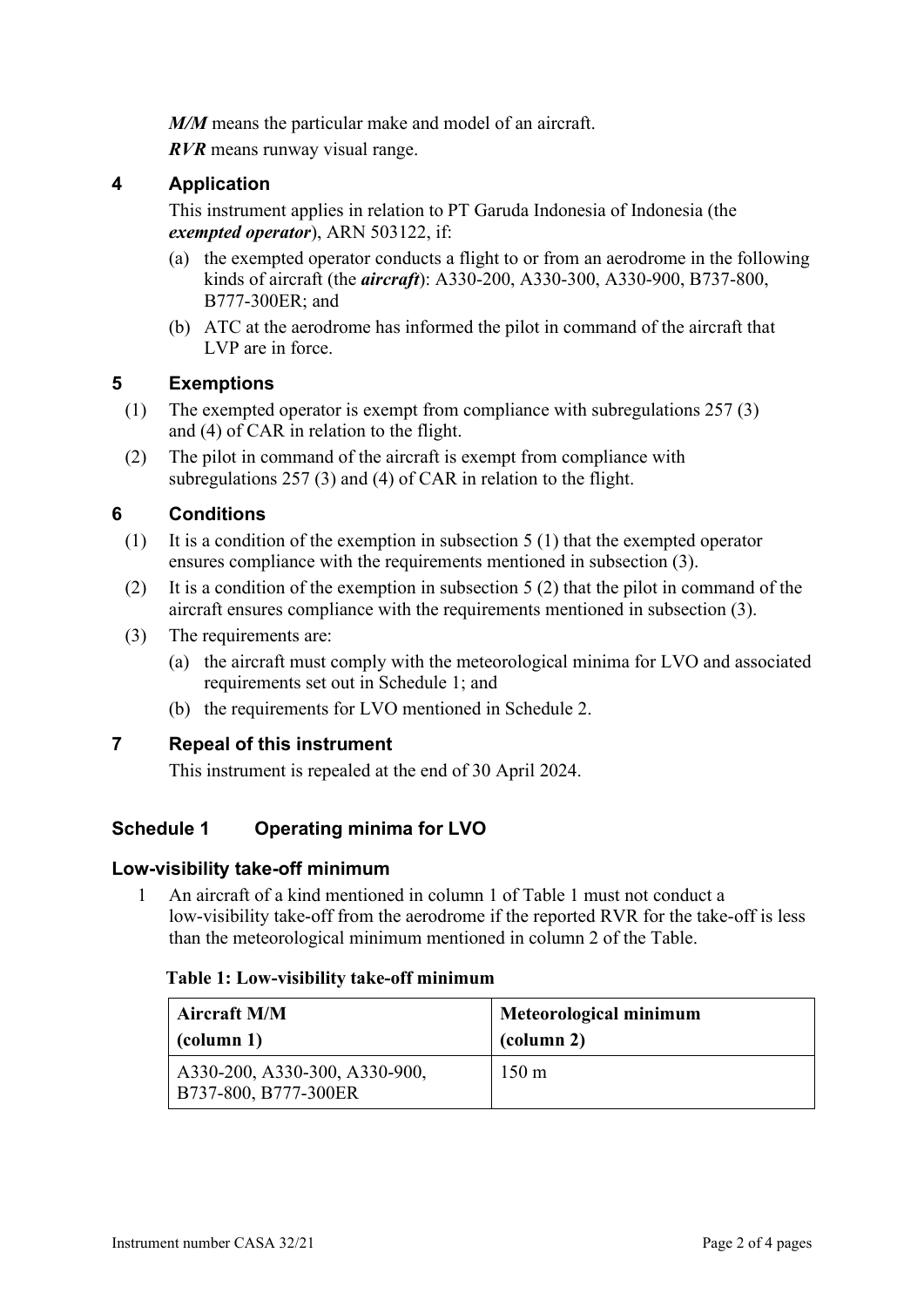## **Low-visibility approach minima**

- 2 An aircraft of a kind mentioned in column 1 of Table 2, when conducting a low-visibility approach operation mentioned in column 2 of the Table for the purpose of landing the aircraft:
	- (a) has the RVR meteorological minimum mentioned in column 3 of the Table for the low-visibility approach operation; and
	- (b) must apply the DH mentioned in column 4 of the Table for the low-visibility approach operation; and
	- (c) must apply the AH mentioned in column 5 of the Table for the low-visibility approach operation.

| Aircraft<br>M/M<br>(column 1)                     | Low-visibility<br>approach operation<br>(column 2) | <b>RVR</b><br>minimum<br>(column 3) | <b>DH</b><br>(column 4) | AH<br>(column 5) |
|---------------------------------------------------|----------------------------------------------------|-------------------------------------|-------------------------|------------------|
| A330-200,<br>A330-300,<br>A330-900,<br>B777-300ER | <b>CAT II</b>                                      | $350 \text{ m}$                     | $100$ ft                | No AH            |
| A330-200,<br>A330-300,<br>A330-900                | <b>CAT IIIA</b>                                    | $200 \text{ m}$                     | $50$ ft                 | No AH            |
| B777-300ER<br>with FO<br>flight control<br>system | <b>CAT IIIA</b>                                    | $200 \text{ m}$                     | No DH                   | $200$ ft         |
| B777-300ER<br>with FP<br>flight control<br>system | <b>CAT IIIA</b>                                    | $200 \text{ m}$                     | $50$ ft                 | $200$ ft         |

**Table 2: Approach minima and requirements**

# **Schedule 2 Requirements for LVO**

#### **Operating minimum and procedures**

- 1 The requirements for conducting LVO are the most restrictive of the requirements in the following:
	- (a) this instrument;
	- (b) the LVO authorisation issued to the exempted operator by the Directorate General of Civil Aviation, Indonesia and the terms and conditions for LVO associated with that authorisation.

#### **Approach ban**

- 2 For landings, the following approach ban rules apply:
	- (a) when making an approach, the pilot in command of the aircraft must not continue beyond 1 000 ft above aerodrome elevation if a controlling zone RVR is reported by ATC as continually less than the specified minimum for the landing;